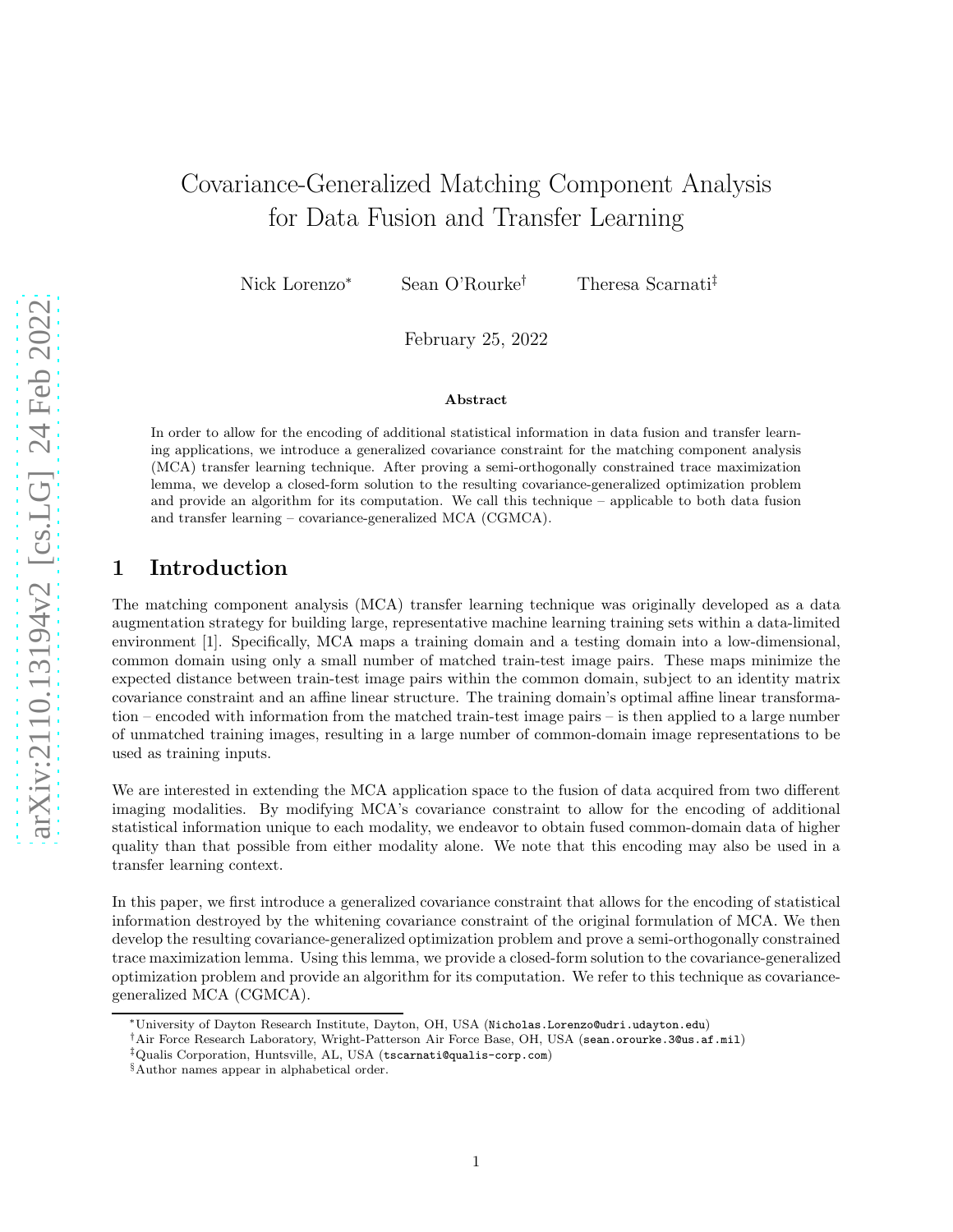### 2 Development of the optimization problem

Our development of the covariance-generalized optimization problem mirrors the development of the original MCA optimization problem [1], with some notation borrowed from [2, p. 130].

#### 2.1 Introduction

We consider random variables  $X_1$  and  $X_2$  with domain probability space  $(\Omega, \mathcal{M}, P)$  and a set of outcomes  ${\{\omega_j\}}_{j\in[n]} \subseteq \Omega$  for some  $n \in \mathbb{N}$  with  $1 < n$ , and we are provided, for  $i \in \{1,2\}$ , with the data set  ${\{X_i(\omega_j)\}}_{j\in[n]}$ of independent random variates belonging to the i<sup>th</sup> data domain  $\Omega_{X_i} = \mathbb{R}^{d_i}$  for some  $d_i \in \mathbb{N}$  with  $1 < d_i$ . For each  $j \in [n]$ , we refer to the paired realizations  $(X_1(\omega_j), X_2(\omega_j))$  as a matched data point. Provided a covariance matrix  $C_i C_i^{\mathsf{T}} \in \mathbb{R}^{k \times k}$  for each  $i \in \{1,2\}$  for some fixed  $k \in \mathbb{N}$ , we wish to use the matched data to approximately solve the constrained optimization problem

minimize 
$$
\mathbb{E} \|g_1(X_1) - g_2(X_2)\|_2^2
$$
, (1a)

subject to 
$$
g_i: \mathbb{R}^{d_i} \to \mathbb{R}^k
$$
, 
$$
(1b)
$$

$$
\mathbb{E}\,g_i(X_i)=0,\tag{1c}
$$

$$
\mathbb{E}\left[g_i(X_i)g_i(X_i)^{\mathsf{T}}\right] = C_i C_i^{\mathsf{T}},\tag{1d}
$$
\n
$$
i \in \{1, 2\}.
$$

The optimization problem (1) is our covariance-generalized version of the optimization problem (2.1) of [1] (in which  $C_i C_i^{\mathsf{T}} = I_k$ ); we seek to minimize the expected distance between the images under  $g_i$  of the random variables  $X_i$  within the common domain of dimension k, while centering the resulting mappings  $g_i$  via (1c) and preserving a prescribed covariance structure via (1d).

#### 2.2 Two encodings afforded by the generalized covariance constraint

In contrast to the identity matrix covariance constraint  $C_i C_i^{\mathsf{T}} \equiv I_k$  of [1], the generalized covariance constraint (1d) may be used to encode (rather than destroy) both

- $(E1)$  uncertainty information about the ability of the measurement process underlying the  $i<sup>th</sup>$  data domain to provide information about elements of the common domain, and
- (E2) variational information about the elements of the common domain, when they're defined probabilistically.

These encodings may be achieved, for example, by first projecting each element of the data set  $\{X_i(\omega_j)\}_{j\in[n]}$ into a domain of dimension k, then setting  $C_i C_i^{\mathsf{T}}$  to be the covariance of this k-dimensional data set. While other encodings are possible, we expect the encodings (E1) and (E2) to have the potential to be useful in any data fusion or transfer learning applications whose objects of study are statistical or probabilistic in nature.

### 2.3 Approximation via available data

Restricting  $g_i$  to be an affine linear transformation, the requirement (1b) is equivalent to the requirement that  $g_i(x) = A_i x + b_i$  for some  $A_i \in \mathbb{R}^{k \times d_i}$  and  $b_i \in \mathbb{R}^k$ . Denoting<sup>1</sup> by  $\hat{\mu}_i$  and  $\hat{\Theta}_i$  the mean and covariance, respectively, of  $X_i$ , the centering constraint (1c) then implies the condition  $b_i = -A_i \hat{\mu}_i$ , so that

$$
g_i(x) = A_i(x - \hat{\mu}_i). \tag{2}
$$

The covariance constraint (1d) then becomes the condition  $A_i \hat{\Theta}_i A_i^{\mathsf{T}} = C_i C_i^{\mathsf{T}}$ , and the optimization problem (1) becomes the optimization problem

minimize 
$$
\mathbb{E} \|A_1(X_1 - \hat{\mu}_1) - A_2(X_2 - \hat{\mu}_2)\|_2^2
$$
, (3a)

<sup>&</sup>lt;sup>1</sup>As compared to (2.3) of [1], we have swapped the notations  $\mu_i \leftrightarrow \hat{\mu}_i$ .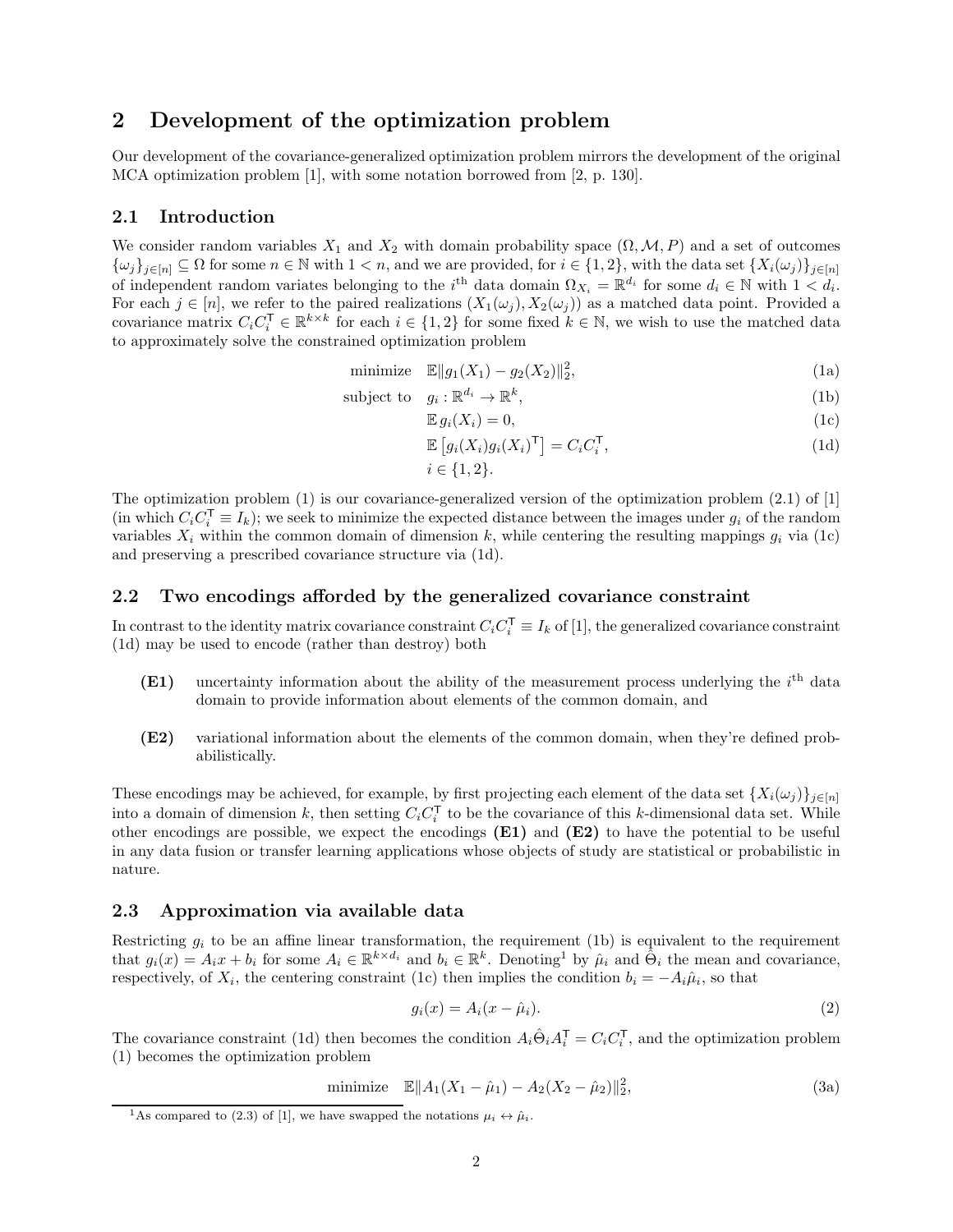subject to 
$$
A_i \in \mathbb{R}^{k \times d_i}
$$
, 
$$
(3b)
$$

$$
A_i \hat{\Theta}_i A_i^{\mathsf{T}} = C_i C_i^{\mathsf{T}},\tag{3c}
$$

$$
i\in\{1,2\}.
$$

Using the n realizations of  $X_1$  and  $X_2$  to which we have access, we approximate the true means  $\hat{\mu}_i$  and true covariances  $\hat{\Theta}_i$  via the sample means  $\mu_i$  and sample covariances  $\Theta_i$ :

$$
\hat{\mu}_i \approx \mu_i \equiv \frac{1}{n} \sum_{j \in [n]} X_i(\omega_j) \in \mathbb{R}^{d_i},\tag{4a}
$$

$$
\hat{\Theta}_i \approx \Theta_i \equiv S_i S_i^{\mathsf{T}} \in \mathbb{R}^{d_i \times d_i},\tag{4b}
$$

where we define  $S_i \in \mathbb{R}^{d_i \times n}$  to be the matrix whose  $j^{\text{th}}$  column is the vector

$$
s_i^{(j)} \equiv \frac{1}{\sqrt{n-1}} (X_i(\omega_j) - \mu_i) \in \mathbb{R}^{d_i}.
$$
 (5)

Then the optimization problem (3) is approximated by the optimization problem

minimize 
$$
\frac{n-1}{n} \sum_{j \in [n]} \|A_1 s_1^{(j)} - A_2 s_2^{(j)}\|_2^2
$$
, (6a)

subject to 
$$
A_i \in \mathbb{R}^{k \times d_i}
$$
, 
$$
(6b)
$$

$$
A_i \Theta_i A_i^{\mathsf{T}} = C_i C_i^{\mathsf{T}},\tag{6c}
$$

$$
i\in\{1,2\},\
$$

which is equivalent to the optimization problem

minimize 
$$
\frac{n-1}{n} ||A_1 S_1 - A_2 S_2||_F^2
$$
, (7a)

subject to 
$$
A_i \in \mathbb{R}^{k \times d_i}
$$
, 
$$
(7b)
$$

$$
A_i \Theta_i A_i^{\mathsf{T}} = C_i C_i^{\mathsf{T}},
$$
  
\n
$$
i \in \{1, 2\}.
$$
\n(7c)

#### 2.4 Compatibility with additional constraint

As in  $(2.5)$  of [1], the constraint

$$
\operatorname{im}(A_i^{\mathsf{T}}) \subseteq \operatorname{im}(\Theta_i) \tag{8}
$$

may be added to the optimization problem (7) without altering the value of the objective function (7a) and while preserving the covariance constraint (7c).

To see this, note that the matrix  $\Theta_i \Theta_i^+$  is an orthogonal projector [4, p. 114] onto  $\text{im}(\Theta_i)$ , where the notation  $(\cdot)^+$  indicates the Moore-Penrose pseudoinverse. Define  $\hat{A}_i^{\mathsf{T}} \equiv (\Theta_i \Theta_i^+) A_i^{\mathsf{T}}$  to be the matrix resulting from projecting the rows of  $A_i$  onto im( $\Theta_i$ ). Taking transposes, we find that  $\hat{A}_i = A_i(\Theta_i \Theta_i^+)$ . From (4b), we find that  $\text{im}(\Theta_i) = \text{im}(S_i S_i^{\mathsf{T}}) = \text{im}(S_i)$ . Clearly  $s_i^{(j)} \in \text{im}(S_i)$  for each  $i \in \{1,2\}$  and for each  $j \in [n]$ , and so  $s_i^{(j)} \in \text{im}(\Theta_i)$ ; this implies that  $(\Theta_i \Theta_i^+) s_{i,j}^{(j)} = s_i^{(j)}$ , since a projection operator preserves any vector already in its image. Thus  $\hat{A}_i s_i^{(j)} = A_i(\Theta_i \Theta_i^+) s_i^{(j)} = A_i s_i^{(j)}$  $i^{(j)}$ , and the objective function (7a) is preserved if  $A_i$  is replaced with  $\hat{A}_i$  (that is, if the rows of  $A_i$  are projected onto  $\text{im}(\Theta_i)$ ).

Using properties of the pseudoinverse (and the fact that a symmetric, positive-semidefinite matrix commutes with its pseudoinverse), we also find that

$$
\hat{A}_i \Theta_i \hat{A}_i^{\mathsf{T}} = A_i \Theta_i \Theta_i^+ \Theta_i \Theta_i \Theta_i^+ A_i^{\mathsf{T}}
$$
\n(9a)

$$
=A_i\Theta_iA_i^{\mathsf{T}},\tag{9b}
$$

so that any constraint on  $A_i \Theta_i A_i^{\mathsf{T}}$  is preserved when  $A_i$  is replaced by  $\hat{A}_i$ ; in particular, the covariance constraint (7c) is preserved.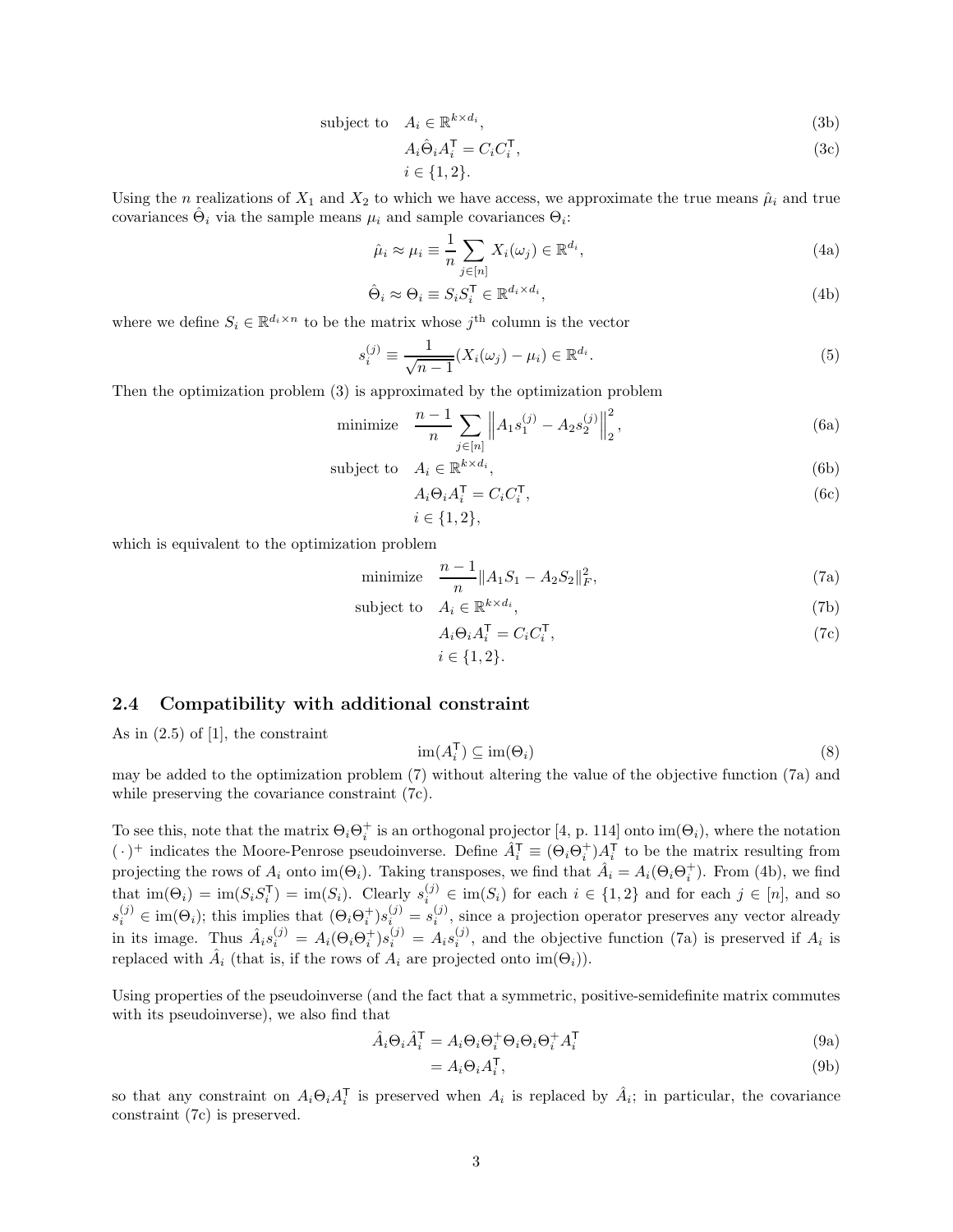### 2.5 Notation

Let  $a, b, c \in \mathbb{N}$  with  $c \le \min\{a, b\}, v \in \mathbb{R}^c$ , and  $A \in \mathbb{R}^{a \times b}$ . Define

$$
\text{diag}_{a \times b} \left( v \right) \in \mathbb{R}^{a \times b} \tag{10a}
$$

to be the matrix whose first c diagonal elements are the elements of  $v$  (in order) and zero elsewhere, define

$$
I_{a \times b} \equiv \text{diag}_{a \times b} \left( 1_{\min\{a, b\}} \right),\tag{10b}
$$

and define

$$
\operatorname{diag}_{c}^{-1}(A) \in \mathbb{R}^{c} \tag{10c}
$$

to be the vector comprised of the first  $c$  diagonal elements of the matrix  $A$  (in order).

Let

$$
\mathbb{O}^{a \times b} \equiv \{ O \in \mathbb{R}^{a \times b} \mid O^{\mathsf{T}}O = I_b \}
$$
\n(11a)

denote the set of  $a \times b$  real matrices with orthonormal columns (this set is non-empty only if  $b \leq a$ ; when  $b = a$ , these matrices are orthogonal), let

$$
\mathbb{D}_{+}^{a} \equiv \{ D \in \mathbb{R}^{a \times a} \mid D = \text{diag}_{a \times a} \left( [\delta_{1}, \dots, \delta_{a}]^{\mathsf{T}} \right) \exists \delta_{1} \geq \dots \geq \delta_{a} > 0 \}
$$
(11b)

denote the set of diagonal  $a \times a$  real invertible matrices with non-increasing elements, and let

$$
\mathbb{D}_{\neq}^{a \times b} \equiv \{ D \in \mathbb{R}^{a \times b} \mid D = \text{diag}_{a \times b} \left( [\delta_1, \dots, \delta_{\min\{a, b\}}]^{\mathsf{T}} \right) \exists \delta_1 \geq \dots \geq \delta_{\min\{a, b\}} \geq 0 \}
$$
(11c)

denote the set of diagonal  $a \times b$  real matrices with non-negative, non-increasing elements.

### 2.6 Change of variables

Let  $S_i$  have a thin SVD

$$
S_i = U_{S_i} \Sigma_{S_i} V_{S_i}^{\mathsf{T}}, \qquad \text{where} \qquad U_{S_i} \in \mathbb{O}^{d_i \times r_i}, \quad \Sigma_{S_i} \in \mathbb{D}_+^{r_i}, \quad V_{S_i} \in \mathbb{O}^{n \times r_i}, \tag{12}
$$

with

$$
r_i \equiv \text{rank}\,(S_i) \tag{13a}
$$

$$
= \text{rank}(\Theta_i). \tag{13b}
$$

Let  $C_i \in \mathbb{R}^{k \times n_i^{\text{cov}}}$  for some  $n_i^{\text{cov}} \in \mathbb{N}$  with  $1 \lt n_i^{\text{cov}}$ , and write a thin SVD of  $C_i$  as

$$
C_i = U_{C_i} \Sigma_{C_i} V_{C_i}^{\mathsf{T}}, \qquad \text{where} \qquad U_{C_i} \in \mathbb{O}^{k \times r_i^{\text{cov}}}, \quad \Sigma_{C_i} \in \mathbb{D}_+^{r_i^{\text{cov}}}, \quad V_{C_i} \in \mathbb{O}^{n_i^{\text{cov}} \times r_i^{\text{cov}}}, \tag{14}
$$

with

$$
r_i^{\text{cov}} \equiv \text{rank}\left(C_i\right) \tag{15a}
$$

$$
= \operatorname{rank}\left(C_{i}C_{i}^{\mathsf{T}}\right). \tag{15b}
$$

Then a thin SVD of  $C_i C_i^{\mathsf{T}}$  may be written as

$$
C_i C_i^{\mathsf{T}} = U_{C_i} \Sigma_{C_i}^2 U_{C_i}^{\mathsf{T}}.
$$
\n
$$
(16)
$$

We note that, if the covariance matrix  $C_i C_i^{\mathsf{T}}$  is a sample covariance matrix, then  $r_i^{\text{cov}} \leq n_i^{\text{cov}} - 1$ ; in any case,  $r_i^{\text{cov}} \leq k$ .

We find that the covariance constraint (7c) implies infeasibility unless

$$
r_i \ge r_i^{\text{cov}};\tag{17}
$$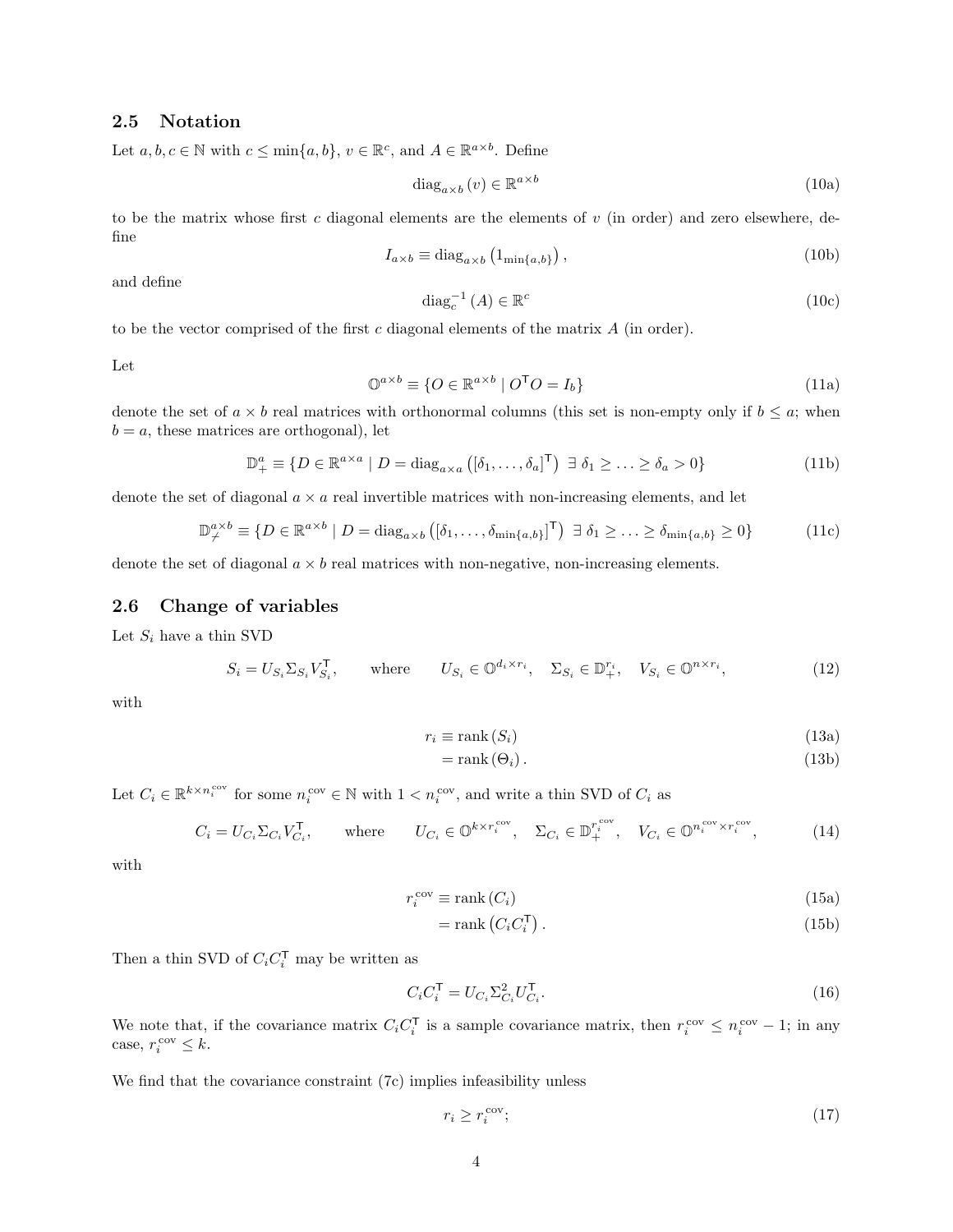since  $\Theta_i$  is a sample covariance matrix,  $r_i$  also satisfies

$$
r_i \le \min\{d_i, n-1\}.\tag{18}
$$

We make the change of variables

$$
A_i = U_{C_i} \Sigma_{C_i} D_i \Sigma_{S_i}^{-1} U_{S_i}^{\mathsf{T}},\tag{19}
$$

where the semi-orthogonal matrix

$$
D_i^{\mathsf{T}} \in \mathbb{O}^{r_i \times r_i^{\text{cov}}} \tag{20}
$$

is unknown. With  $A_i$  defined as in (19), the covariance constraint (7c) is satisfied for each  $D_i$  satisfying (20).

### 2.7 Transformation to trace maximization problem

Using  $(12)$  and  $(19)$ , we find that

$$
A_i S_i = U_{C_i} \Sigma_{C_i} D_i V_{S_i}^\mathsf{T},\tag{21}
$$

so that the norm in the objective function (7a) becomes

$$
||A_1S_1 - A_2S_2||_F^2 = \text{tr}\left((A_1S_1)(A_1S_1)^{\mathsf{T}}\right) + \text{tr}\left((A_2S_2)(A_2S_2)^{\mathsf{T}}\right) - 2\text{tr}\left((A_1S_1)(A_2S_2)^{\mathsf{T}}\right) \tag{22a}
$$

$$
= \text{tr}\left(C_1 C_1^{\mathsf{T}} + C_2 C_2^{\mathsf{T}}\right) - 2 \text{tr}\left(U_{C_1} \Sigma_{C_1} D_1 V_{S_1}^{\mathsf{T}} V_{S_2} D_2^{\mathsf{T}} \Sigma_{C_2} U_{C_2}^{\mathsf{T}}\right),\tag{22b}
$$

where we have used  $(16)$ . The optimization problem  $(7)$  can then be solved by finding

$$
(D_1^{\text{opt}}, D_2^{\text{opt}}) \equiv \arg\max_{(D_1, D_2) \in \mathcal{F}} \text{tr}\left(U_{C_1} \Sigma_{C_1} D_1 V_{S_1}^\mathsf{T} V_{S_2} D_2^\mathsf{T} \Sigma_{C_2} U_{C_2}^\mathsf{T}\right) \tag{23a}
$$

$$
= \arg\max_{(D_1, D_2) \in \mathcal{F}} \text{tr}\left(D_2^{\mathsf{T}} \Sigma_{C_2} U_{C_2}^{\mathsf{T}} U_{C_1} \Sigma_{C_1} D_1 V_{S_1}^{\mathsf{T}} V_{S_2}\right),\tag{23b}
$$

where

$$
\mathcal{F} \equiv \{ (D_1, D_2) \mid D_i \text{ satisfies (20), } i \in \{1, 2\} \} \tag{23c}
$$

is the set of doublets of feasible matrices.

# 3 A semi-orthogonally constrained trace maximization lemma

### Lemma

Let  $A \in \mathbb{R}^{\mathcal{R}_A \times \mathcal{C}_A}$  and  $B \in \mathbb{R}^{\mathcal{R}_B \times \mathcal{C}_B}$  with

$$
\mathcal{R}_A \leq \mathcal{R}_B \quad \text{and} \quad \mathcal{C}_A \leq \mathcal{C}_B,\tag{24}
$$

let A have a full SVD

$$
A = U_A \Sigma_A V_A^{\mathsf{T}}, \qquad \text{where} \qquad U_A \in \mathbb{O}^{\mathcal{R}_A \times \mathcal{R}_A}, \quad \Sigma_A \in \mathbb{D}_{\neq}^{\mathcal{R}_A \times \mathcal{C}_A}, \qquad V_A \in \mathbb{O}^{\mathcal{C}_A \times \mathcal{C}_A}, \tag{25}
$$

and let  $B$  have a full  $\operatorname{SVD}$ 

$$
B = U_B \Sigma_B V_B^{\mathsf{T}}, \qquad \text{where} \qquad U_B \in \mathbb{O}^{\mathcal{R}_B \times \mathcal{R}_B}, \quad \Sigma_B \in \mathbb{D}_{\neq}^{\mathcal{R}_B \times \mathcal{C}_B}, \quad V_B \in \mathbb{O}^{\mathcal{C}_B \times \mathcal{C}_B}.
$$
 (26)

Define

$$
(Q_1^{\text{opt}}, Q_2^{\text{opt}}) \equiv \arg\max_{(Q_1, Q_2) \in \mathcal{F}_Q} \text{tr}\left(Q_2^{\mathsf{T}} A^{\mathsf{T}} Q_1 B\right),\tag{27a}
$$

where

$$
\mathcal{F}_Q \equiv \{ (Q_1, Q_2) \mid Q_1^{\mathsf{T}} \in \mathbb{O}^{\mathcal{R}_B \times \mathcal{R}_A}, Q_2^{\mathsf{T}} \in \mathbb{O}^{\mathcal{C}_B \times \mathcal{C}_A} \}. \tag{27b}
$$

Then

$$
(Q_1^{\text{opt}}, Q_2^{\text{opt}}) = \left(U_A \left(U_B^{[\mathcal{R}_A]}\right)^\mathsf{T}, V_A \left(V_B^{[\mathcal{C}_A]}\right)^\mathsf{T}\right) \tag{28}
$$

is a solution to the optimization problem (27), where  $(\cdot)^{[q]}$  denotes the first q columns of a matrix.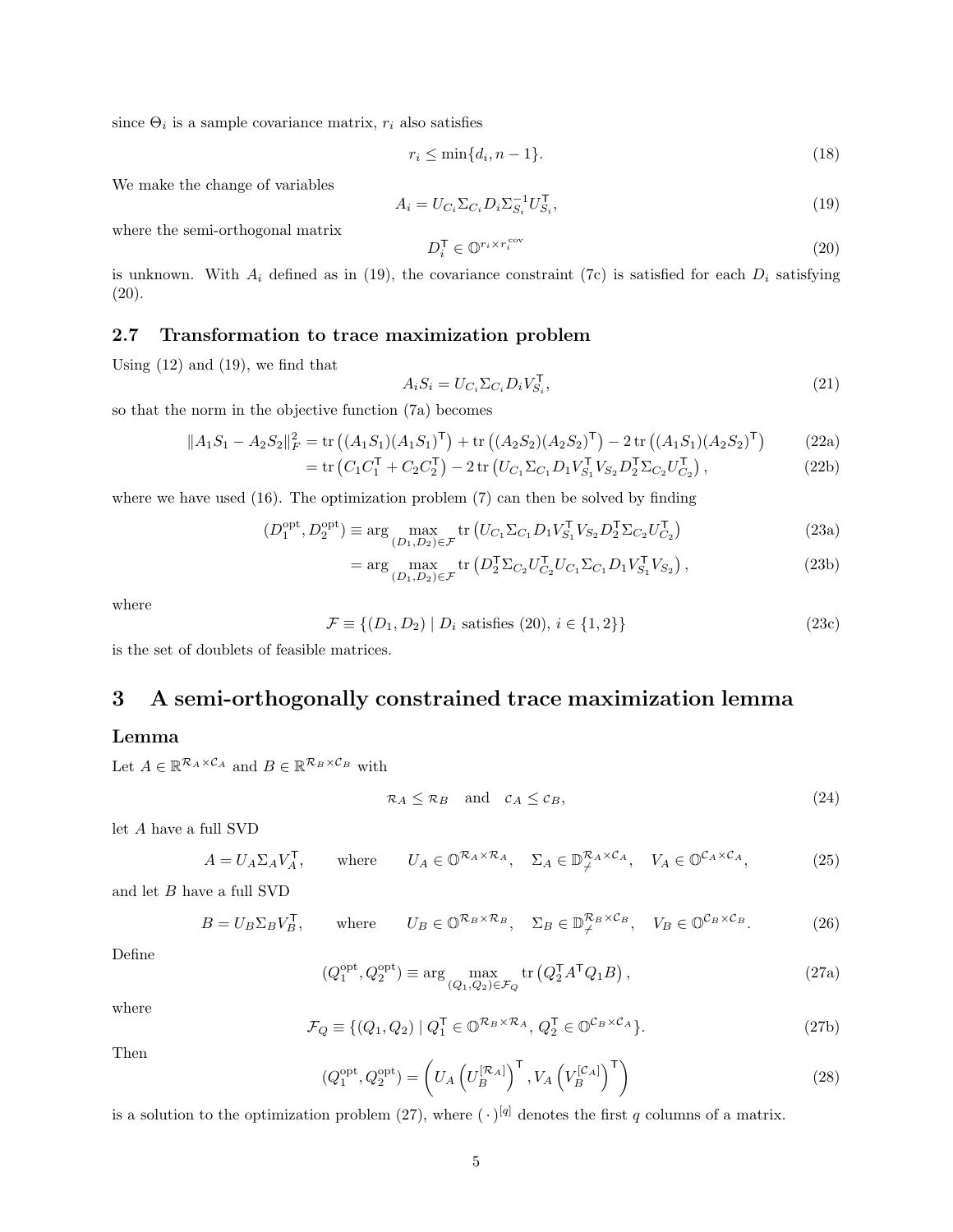### Proof

To maximize the trace of (27a), we adapt the two-sided rotation problem of [5, p. 463] to the feasible set  $\mathcal{F}_Q$ .

Define

$$
\mathcal{A} \equiv Q_2^{\mathsf{T}} A^{\mathsf{T}} Q_1 \in \mathbb{R}^{\mathcal{C}_B \times \mathcal{R}_B} \tag{29a}
$$

$$
= Q_2^{\mathsf{T}} V_A \Sigma_A^{\mathsf{T}} U_A^{\mathsf{T}} Q_1 \tag{29b}
$$

$$
= (Q_2^{\mathsf{T}} V_A) \Sigma_A^{\mathsf{T}} (Q_1^{\mathsf{T}} U_A)^{\mathsf{T}}.
$$
\n(29c)

The matrices  $Q_2^{\mathsf{T}} V_A \in \mathbb{R}^{\mathcal{C}_B \times \mathcal{C}_A}$  and  $Q_1^{\mathsf{T}} U_A \in \mathbb{R}^{\mathcal{R}_B \times \mathcal{R}_A}$  have orthonormal columns. Following the idea from [3, p. 28], let  $U_A \in \mathbb{R}^{\mathcal{C}_B \times \mathcal{C}_B}$  be a unitary matrix constructed by appending  $c_B - c_A$  additional orthonormal columns on the right of  $Q_2^{\mathsf{T}} V_A$ , let  $V_A \in \mathbb{R}^{\mathcal{R}_B \times \mathcal{R}_B}$  be a unitary matrix constructed by appending  $\mathcal{R}_B - \mathcal{R}_A$ additional orthonormal columns on the right of  $Q_1^{\mathsf{T}}U_A$ , and let  $\Sigma_{\mathcal{A}} \in \mathbb{R}^{\mathcal{C}_B \times \mathcal{R}_B}$  be the matrix constructed by extending  $\Sigma_A^T$  with  $c_B - c_A$  additional rows of zeros on the bottom and  $\mathcal{R}_B - \mathcal{R}_A$  additional columns of zeros on the right. Then  $\mathcal{A} = U_{\mathcal{A}} \Sigma_{\mathcal{A}} V_{\mathcal{A}}^{\mathsf{T}}$  is a full SVD of  $\mathcal{A}$ , and  $\mathcal{A}$  and  $\mathcal{A}$  have the same singular values.

Applying von Neumann's trace theorem [5, p. 458] to the objective function of (27a), we find that

$$
\operatorname{tr}\left(Q_2^{\mathsf{T}}A^{\mathsf{T}}Q_1B\right) = \operatorname{tr}\left(\mathcal{A}B\right) \tag{30a}
$$

$$
\leq \sum_{j \in [\min\{\mathcal{R}_B, \mathcal{C}_B\}]} \text{sing}_j(\mathcal{A}) \text{sing}_j(B^{\mathsf{T}})
$$
(30b)

$$
=\sum_{j\in[r_{-}]}sing_{j}(A) \text{sing}_{j}(B) \tag{30c}
$$

$$
= \operatorname{diag}_{r_{-}}^{-1}(\Sigma_{A}) \cdot \operatorname{diag}_{r_{-}}^{-1}(\Sigma_{B}), \qquad (30d)
$$

where

$$
r_A \equiv \text{rank}(A), \qquad r_B \equiv \text{rank}(B), \qquad r_- \equiv \min\{r_A, r_B\}. \tag{31}
$$

Any doublet  $(Q_1, Q_2) \in \mathcal{F}_Q$  achieving the upper bound (30d), then, is a solution of the trace maximization problem (27). Substituting the claimed solution (28) into the trace of (27a), we find that

$$
\operatorname{tr}\left((Q_2^{\operatorname{opt}})^{\mathsf{T}}A^{\mathsf{T}}Q_1^{\operatorname{opt}}B\right) = \operatorname{tr}\left(I_{\mathcal{C}_B}(Q_2^{\operatorname{opt}})^{\mathsf{T}}A^{\mathsf{T}}Q_1^{\operatorname{opt}}B\right)
$$
(32a)

$$
= \text{tr}\left(V_B V_B^{\mathsf{T}} (Q_2^{\text{opt}})^{\mathsf{T}} A^{\mathsf{T}} Q_1^{\text{opt}} B\right) \tag{32b}
$$

$$
= \operatorname{tr}\left(V_B V_B^{\mathsf{T}}\left(V_A \left(V_B^{[\mathcal{C}_A]}\right)^{\mathsf{T}}\right)^{\mathsf{T}} (U_A \Sigma_A V_A^{\mathsf{T}})^{\mathsf{T}} \left(U_A \left(U_B^{[\mathcal{R}_A]}\right)^{\mathsf{T}}\right) (U_B \Sigma_B V_B^{\mathsf{T}})\right) \tag{32c}
$$

$$
= \operatorname{tr}\left(V_B V_B^{\mathsf{T}} V_B^{[\mathcal{C}_A]} V_A^{\mathsf{T}} V_A \Sigma_A^{\mathsf{T}} U_A^{\mathsf{T}} U_A \left(U_B^{[\mathcal{R}_A]}\right)^{\mathsf{T}} U_B \Sigma_B V_B^{\mathsf{T}}\right) \tag{32d}
$$

$$
= \text{tr}\left(V_B I_{\mathcal{C}_B \times \mathcal{C}_A} I_{\mathcal{C}_A} \Sigma_A^{\mathsf{T}} I_{\mathcal{R}_A} I_{\mathcal{R}_A \times \mathcal{R}_B} \Sigma_B V_B^{\mathsf{T}}\right) \tag{32e}
$$

$$
= \operatorname{tr}\left(V_B I_{\mathcal{C}_B \times \mathcal{C}_A} \Sigma_A^{\dagger} I_{\mathcal{R}_A \times \mathcal{R}_B} \Sigma_B V_B^{\dagger}\right) \tag{32f}
$$

$$
= \operatorname{tr} \left( V_B \operatorname{diag}_{\mathcal{C}_B \times \mathcal{R}_A} \left( \operatorname{diag}_{r_A}^{-1} \left( \Sigma_A^{\mathsf{T}} \right) \right) \operatorname{diag}_{\mathcal{R}_A \times \mathcal{C}_B} \left( \operatorname{diag}_{\min \{ \mathcal{R}_A, r_B \}}^{-1} \left( \Sigma_B \right) \right) V_B^{\mathsf{T}} \right) \tag{32g}
$$

$$
= \operatorname{tr}\left(V_B \operatorname{diag}_{\mathcal{C}_B \times \mathcal{C}_B} \left( \operatorname{diag}_{r_-}^{-1} (\Sigma_A) \circ \operatorname{diag}_{r_-}^{-1} (\Sigma_B) \right) V_B^{\mathsf{T}} \right) \tag{32h}
$$

$$
=\sum_{j\in[\mathcal{C}_B]}\text{eig}_j(Y)\tag{32i}
$$

$$
=\sum_{j\in[\mathcal{C}_B]}\text{sing}_j(Y)\tag{32j}
$$

$$
=\sum_{j\in[r-]}sing_j(Y)\tag{32k}
$$

=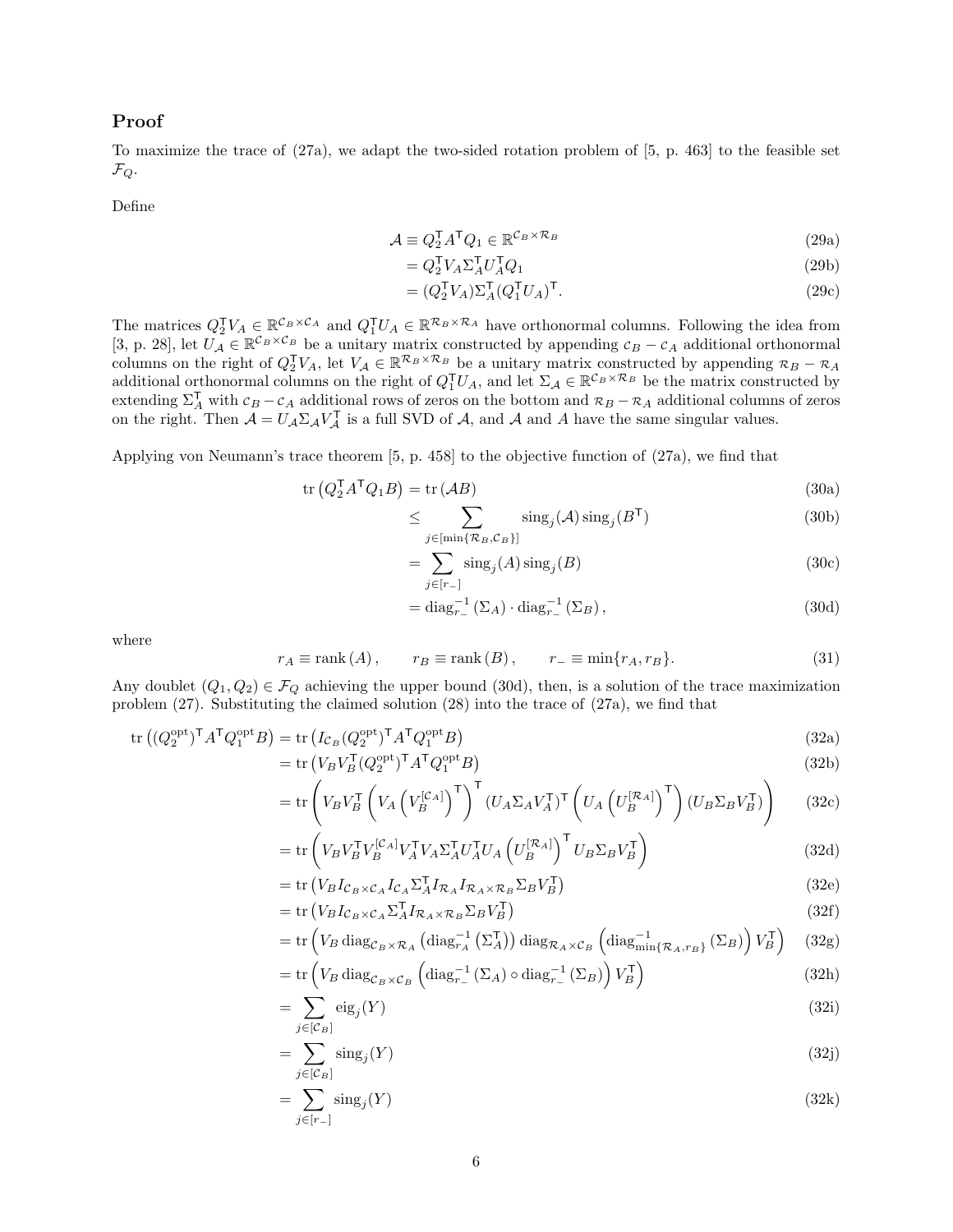$$
= \operatorname{diag}_{r_{-}}^{-1}(\Sigma_{A}) \cdot \operatorname{diag}_{r_{-}}^{-1}(\Sigma_{B})
$$
\n(32)

$$
= (30d), \tag{32m}
$$

where we have interpreted the product

$$
Y \equiv V_B \operatorname{diag}_{\mathcal{C}_B \times \mathcal{C}_B} \left( \operatorname{diag}_{r_-}^{-1} (\Sigma_A) \circ \operatorname{diag}_{r_-}^{-1} (\Sigma_B) \right) V_B^{\mathsf{T}} \tag{33}
$$

as both a full SVD and an EVD.

# 4 A closed-form solution to the optimization problem

Applying the semi-orthogonally constrained trace maximization lemma of Section 3, we find a solution to the optimization problem (23) to be given by

$$
(D_1^{\text{opt}}, D_2^{\text{opt}}) = \left( U_A \left( U_B^{[r_1^{\text{cov}}]} \right)^{\mathsf{T}}, V_A \left( V_B^{[r_2^{\text{cov}}]} \right)^{\mathsf{T}} \right),\tag{34a}
$$

where

$$
A \equiv \Sigma_{C_1} U_{C_1}^\mathsf{T} U_{C_2} \Sigma_{C_2},\tag{34b}
$$

$$
B \equiv V_{S_1}^\mathsf{T} V_{S_2}.\tag{34c}
$$

Substituting the solution (34) into the definition (19) and using the approximation (4a) in the result (2), we find affine linear transformations approximately solving the original optimization problem (1) to be given by

$$
g_i^{\text{opt}}(x) \equiv A_i^{\text{opt}}x + b_i^{\text{opt}},\tag{35a}
$$

where

$$
A_i^{\text{opt}} \equiv U_{C_i} \Sigma_{C_i} D_i^{\text{opt}} \Sigma_{S_i}^{-1} U_{S_i}^{\mathsf{T}},\tag{35b}
$$

$$
b_i^{\text{opt}} \equiv -A_i^{\text{opt}} \mu_i,\tag{35c}
$$

 $i \in \{1, 2\}.$ 

### Reduction of our optimal solution in the case of an identity matrix covariance constraint

For the special case  $C_i C_i^{\mathsf{T}} = I_k$  for  $i \in \{1,2\}$  investigated in [1], we find that  $A = I_k$  in (34b), so that our solution (34a) reduces to

$$
(D_1^{\text{opt}}, D_2^{\text{opt}}) = \left( \left( U_B^{[k]} \right)^{\mathsf{T}}, \left( V_B^{[k]} \right)^{\mathsf{T}} \right),\tag{36}
$$

which is the solution provided in [1].

# 5 Computation of the provided solution

In Algorithm 5.1, we provide a method to compute the CGMCA solution (35) from the data and prescribed covariance matrices.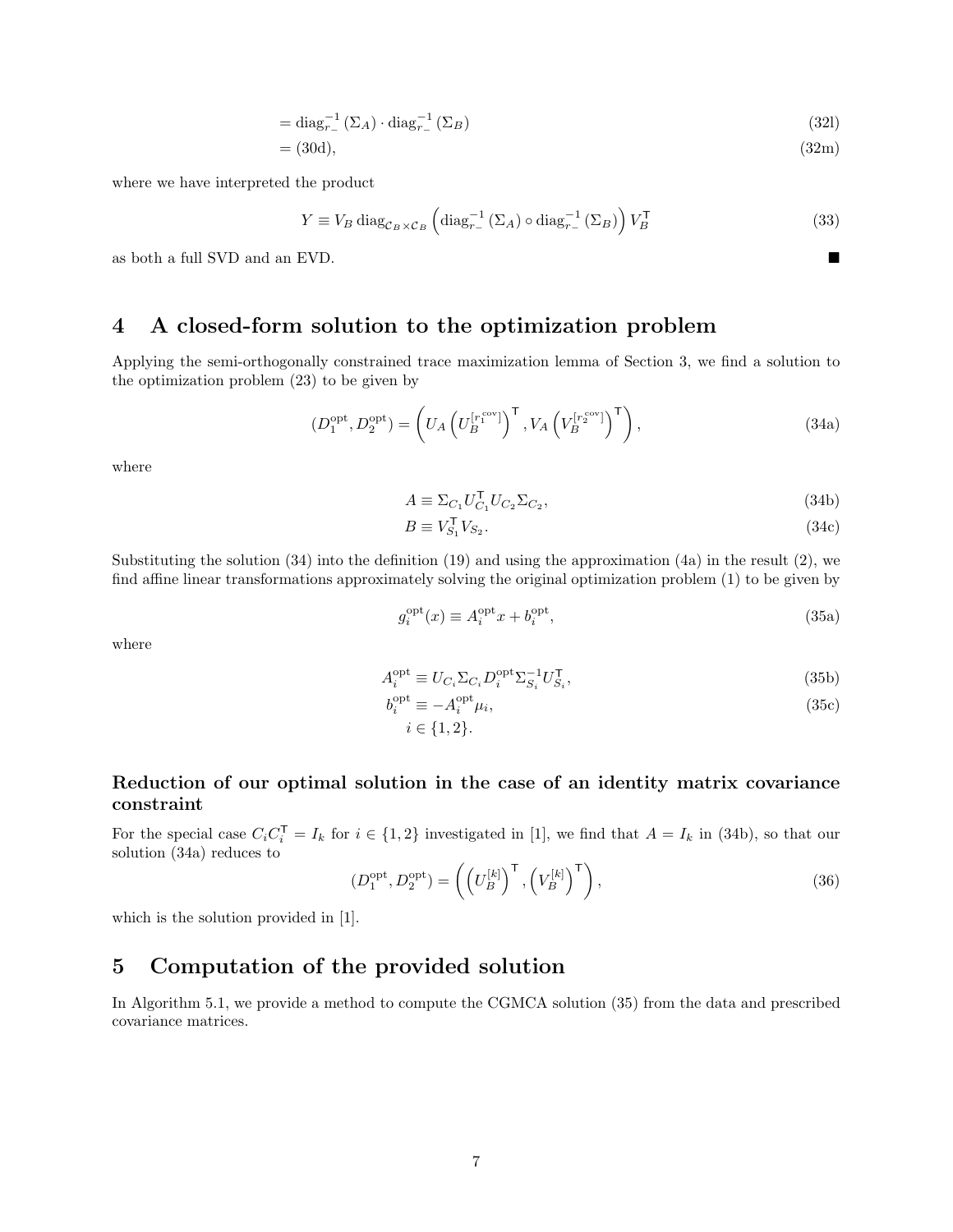| COVARIANCE-GENERALIZED MCA |                                                                                                                                                                |                              |  |
|----------------------------|----------------------------------------------------------------------------------------------------------------------------------------------------------------|------------------------------|--|
| $\mathbf{1}$               | <b>Inputs:</b> data $\{X_i(\omega_j)\}_{j \in [n]}$ and prescribed covariance matrices $C_i C_i^{\mathsf{T}} \in \mathbb{R}^{k \times k}$ for $i \in \{1, 2\}$ |                              |  |
| $\overline{2}$             | for $i \in \{1, 2\}$                                                                                                                                           |                              |  |
| 3                          | Compute sample mean $\mu_i$                                                                                                                                    | See $(4a)$                   |  |
| 4                          | Compute scaled and centered data matrix $S_i$                                                                                                                  | See $(5)$                    |  |
| 5                          | Compute thin SVD $S_i = U_{S_i} \Sigma_{S_i} V_{S_i}^{\mathsf{T}}$                                                                                             | See $(12)$                   |  |
| $\,6$                      | Compute thin SVD $C_i C_i^{\mathsf{T}} = U_{C_i} \Sigma_{C_i}^2 U_{C_i}^{\mathsf{T}}$                                                                          | See $(16)$                   |  |
| 7                          | if $r_i < r_i^{\text{cov}}$                                                                                                                                    |                              |  |
| 8                          | return error                                                                                                                                                   | Problem infeasible; see (17) |  |
| 9                          | end                                                                                                                                                            |                              |  |
| 10                         | Compute matrix $\Sigma_{C_i} = (\Sigma_{C_i}^2)^{1/2}$                                                                                                         |                              |  |
| 11                         | end                                                                                                                                                            |                              |  |
|                            | 12 Compute matrices $A = \sum_{C_1} U_{C_1}^{\mathsf{T}} U_{C_2} \Sigma_{C_2}$ and $B = V_{S_1}^{\mathsf{T}} V_{S_2}$                                          | See $(34)$                   |  |
|                            | 13 Compute full SVDs $A = U_A \Sigma_A V_A^{\mathsf{T}}$ and $B = U_B \Sigma_B V_B^{\mathsf{T}}$                                                               |                              |  |
|                            | 14 for $i \in \{1,2\}$                                                                                                                                         |                              |  |
| 15                         | Compute solution $D_i^{\text{opt}}$                                                                                                                            | See $(34)$                   |  |
| 16                         | Compute linear map $A_i^{\text{opt}} = U_{C_i} \Sigma_{C_i} D_i^{\text{opt}} \Sigma_{S_i}^{-1} U_{S_i}^{\mathsf{T}}$                                           | See $(35)$                   |  |
| 17                         | Compute translation $b_i^{\text{opt}} = -A_i^{\text{opt}} \mu_i$                                                                                               | See $(35)$                   |  |
|                            | 18 end                                                                                                                                                         |                              |  |

Algorithm 5.1: Covariance-Generalized MCA.

# 6 Discussion

In order to allow for the encoding of additional statistical information in data fusion and transfer learning applications, this paper introduced a generalized covariance constraint for MCA. By introducing and proving a semi-orthogonally constrained trace maximization lemma, the resulting covariance-generalized optimization problem was solved in closed form, and an algorithm for the computation of this solution was provided. This generalized technique is called CGMCA.

We note that the CGMCA technique has the potential to be useful in any data fusion or transfer learning application in which encodings afforded by the generalized covariance constraint  $(1d)$  – such as  $(E1)$  and (E2) of Section 2.2 – are desired.

The focus of this work was the mathematical development of the CGMCA framework; we leave to future work the numerical exploration of CGMCA.

# Acknowledgments

The authors would like to acknowledge support from the Air Force Research Laboratory (AFRL) through contract FA8650-19-F-5230 and from the Air Force Office of Scientific Research (AFOSR) through grant 21RXCOR037 under the Dynamic Data and Information Processing (DDIP) program.

Opinions, interpretations, conclusions, and recommendations are those of the authors and are not necessarily endorsed by the United States Air Force.